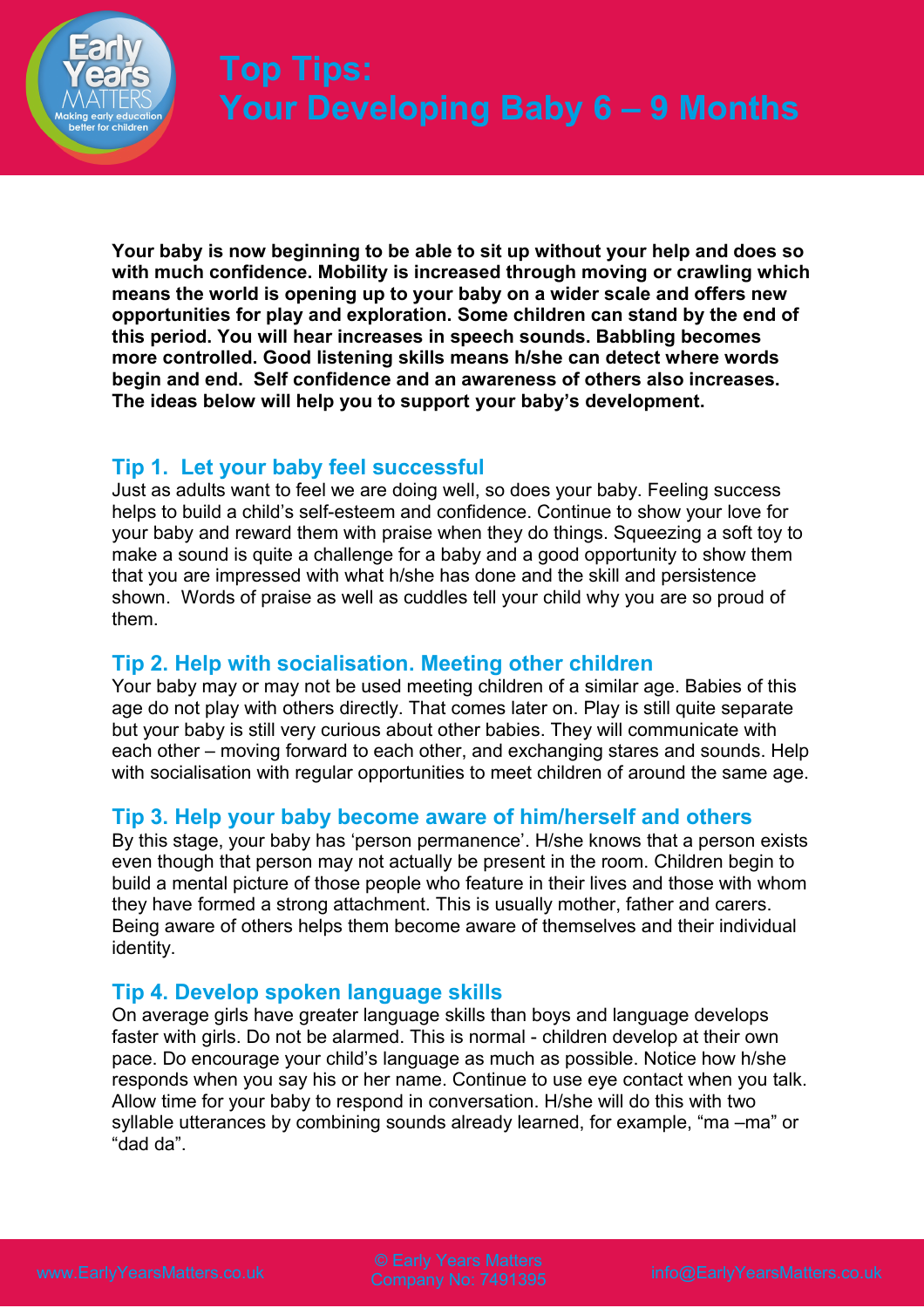## **Tip 5. Promote understanding of words**

Children's understanding of words (receptive language) is better than their ability to say the words (expressive language). Connect words to objects and people and very quickly they will learn the association and repeat the words correctly. Here is a technique. Say: "Where is Gemma's cup?" and watch as your baby looks around for the cup. Picture books are an ideal way to help babies to recognize a familiar image and associate it with a word. You should continue reading stories to your child and sharing the pictures and stories together.

## **Tip 6. Build concentration and memory skills**

All the time your baby's memory and concentration is improving. A very good way of learning and improving both of these is through playing games. Children of this age love playing "Peek-a-Boo". Children love this game and eagerly anticipate you showing your face. Regular routines also help with memory skills

#### **Tip 7. Help improve hand-eye co-ordination.**

Now that your baby is able to sit upright quite comfortably, now is a good time to provide activities to build hand-eye skills. Stacking plastic rings one on top of another, building towers of wooden blocks are firm favourites. Encourage the use of the pincer grip: between forefinger and thumb and give lots of time to practise this skill. Tipping up a cup to reveal a smaller cup inside is another favourite.

## **Tip 8. Support but do not rush the crawling stage**

Crawling is a natural pre-standing and pre-walking stage in development. It can take time for this to be achieved though and calls for considerable core strength to support the body and much co-ordination to move it around. When your baby is able to roll confidently from back to tummy and tummy to back, achieving this skill is not too far away. There are important learning implications for crawling.

### **Tip 9. Play with improvised items**

Playthings can be improvised from items found around the home – or that cost very little – for example a chiffon scarf can be waved in the air or gently floated down on to baby's head. A clear, well-sealed plastic bottle filled with pasta, dried peas or coloured water can become an interesting rattle as well as something to watch.

## **Tip10. Play with different toys**

Now that your baby can sit up and is more mobile, you should provide a range of different types of toys to help stimulate learning. Toys that make sounds and musical instruments help with hearing skills. Many toys move and help to involve your baby physically by pushing and pulling them. Helping your child to have a special toy at bedtime can also be comforting.